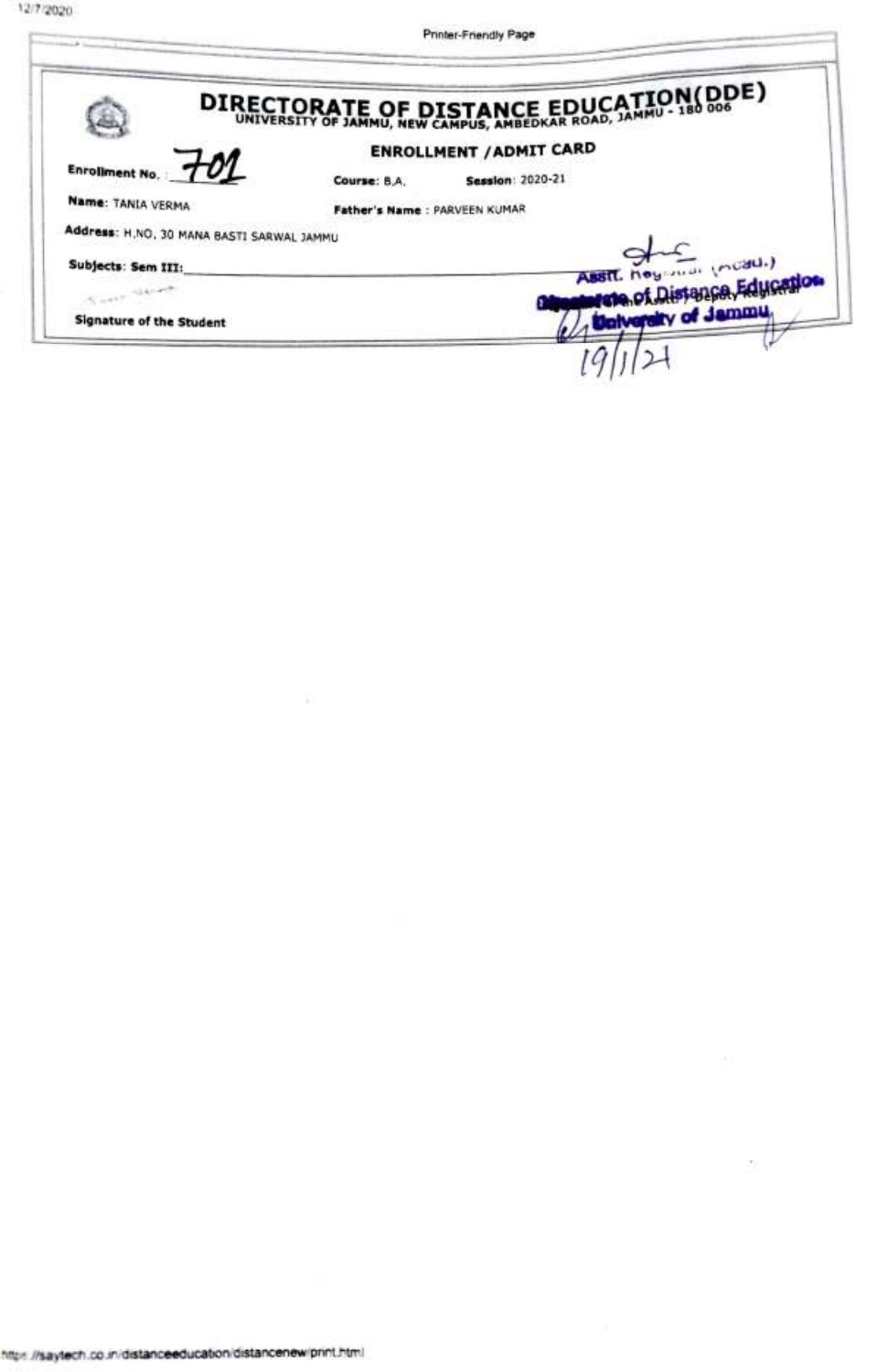10/12020

Prestor-Friendly Page

|                                                                      | DIRECTORATE OF DISTANCE EDUCATION(DDE)                                  |
|----------------------------------------------------------------------|-------------------------------------------------------------------------|
|                                                                      | <b>ENROLLMENT / ADMIT CARD</b>                                          |
| 762                                                                  | <b>Session</b> 2020-21<br>Course: B.A.<br>Father's Name   KEWAL KRISHAN |
| Name PALAK<br>Address, HOUSE NO 260 JULLAKA MOHALLA JAIN BAZAR JAMMU |                                                                         |
| <b>Subjects Sum III</b>                                              | Citti cocputy the ktrar<br><b>rate of Distance Education</b>            |
| 3.5144.<br><b>Signature of the Student</b>                           | <b>University of Jammu</b><br>o                                         |

 $\mathbf{g} = -\mathbf{g} = \mathbf{g}$ 

 $74 - 74$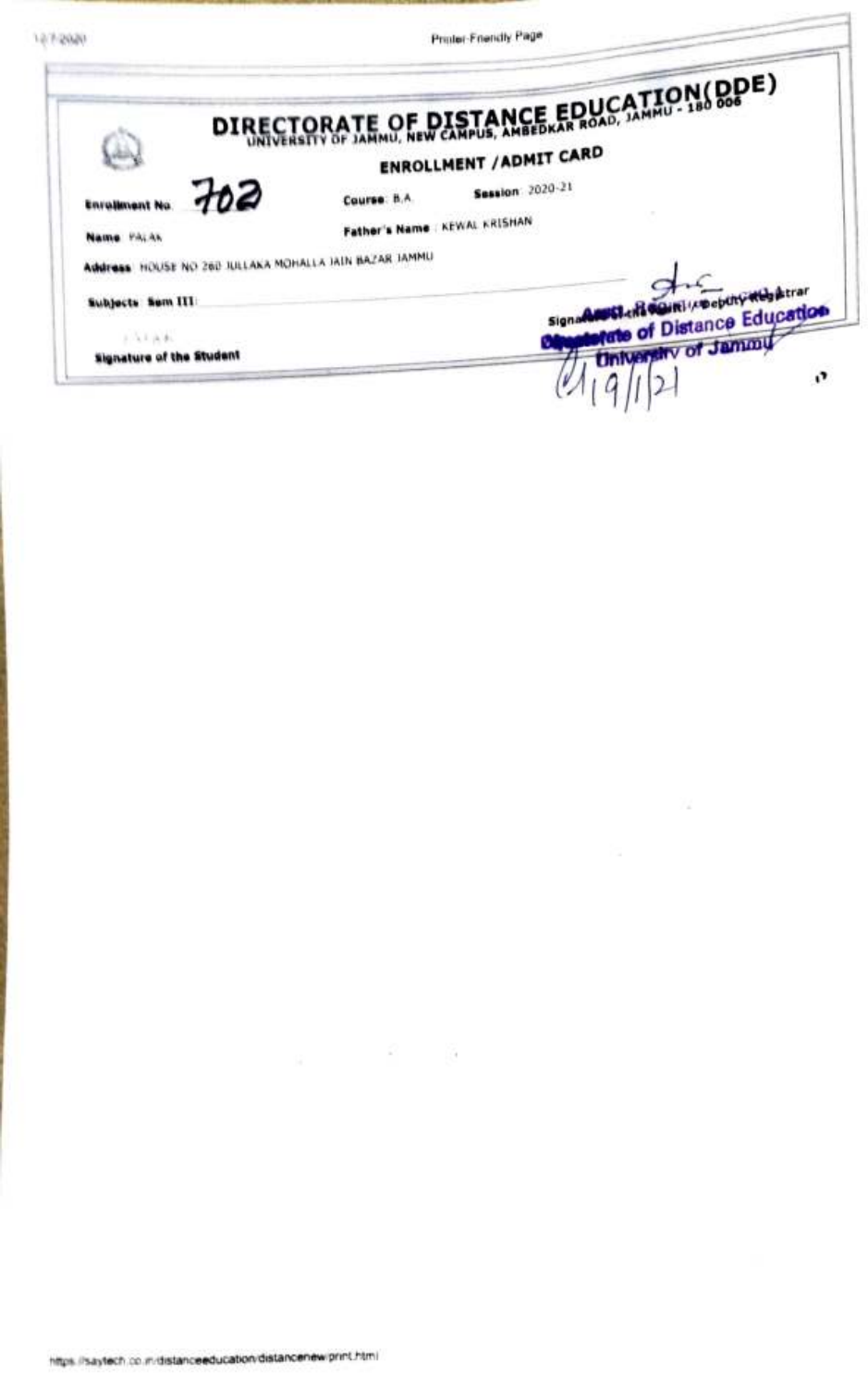|                                            | DIRECTORATE OF DISTANCE EDUCATION(DDE) |  |
|--------------------------------------------|----------------------------------------|--|
|                                            | <b>ENROLLMENT / ADMIT CARD</b>         |  |
| <b>Enrollment No.</b>                      | <b>Session</b> 2020-21<br>Course: B.A. |  |
| Name: ARVINDER KOUR                        | Father's Name : HARDEEP SINGH          |  |
| Address: WARD NO 07 R/O GAGORE DISTT SAMBA |                                        |  |
| Subjects: Sem III:                         | Asst. Registrat (moad.)                |  |
| <b>Floorvick Kings</b>                     | <b>Brivarsky of Jammu</b>              |  |
| <b>Signature of the Student</b>            |                                        |  |

 $\mathcal{L}_{\mathcal{A}(\mathcal{A})}$ 

¥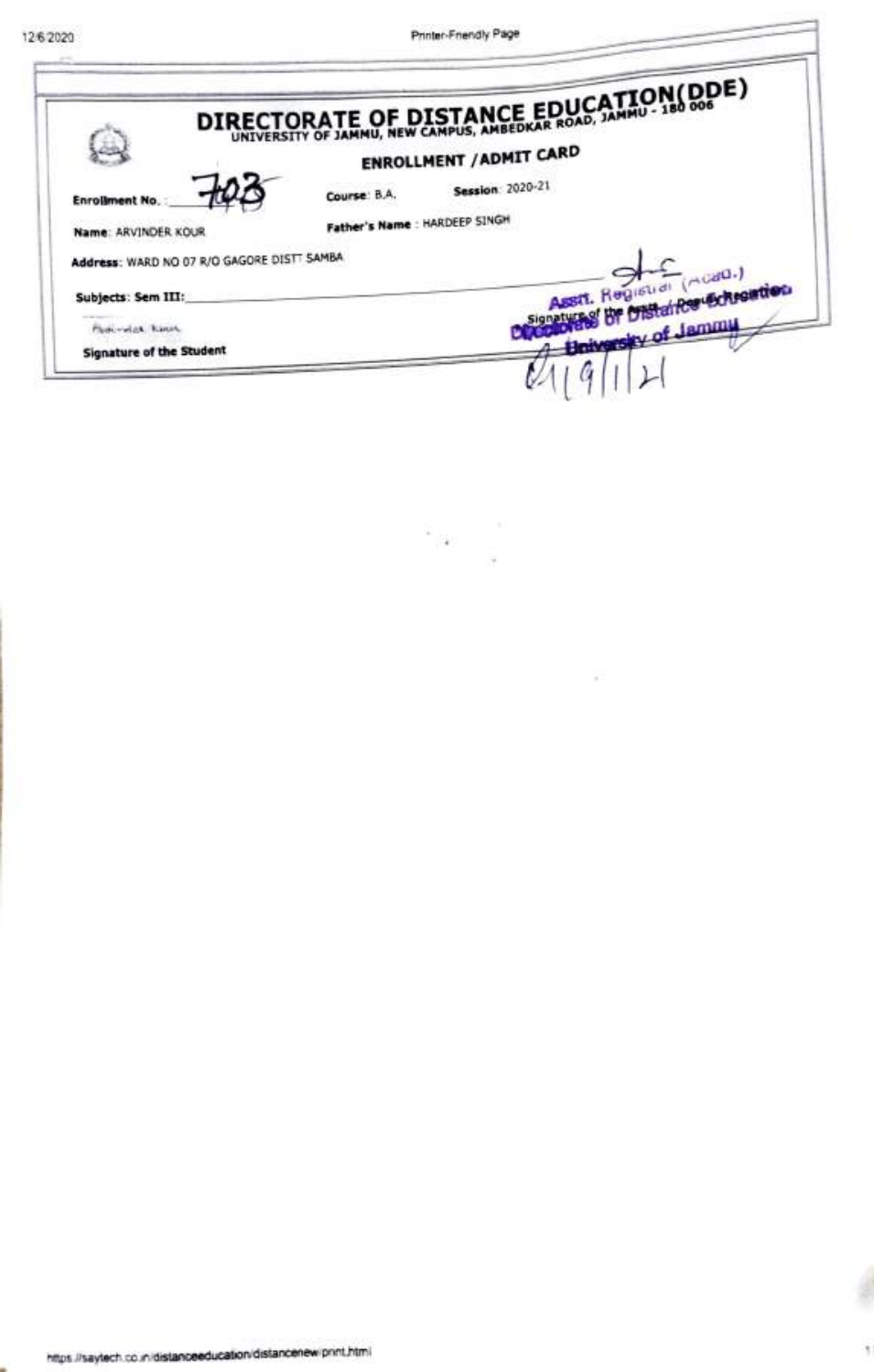τ

¢.

Printer-Friendly Page

|                                                                 |                                 | DIRECTORATE OF DISTANCE EDUCATION(DDE)      |
|-----------------------------------------------------------------|---------------------------------|---------------------------------------------|
|                                                                 |                                 | <b>ENROLLMENT / ADMIT CARD</b>              |
| <b>Enrollment No.</b>                                           | Course: B.A.                    | <b>Session: 2020-21</b>                     |
| Name: simranjeet kour                                           | Father's Name : INDERJEET SINGH |                                             |
| Address: VILL-CHAK CHATAKA, P/O-RAMGARH, TEH-RAMGARH,DIST-SAMBA |                                 |                                             |
| Subjects: Sem III:                                              |                                 |                                             |
| South of Section Section,                                       |                                 | Signature of the Asst. / Deput Earl Earl on |
| <b>Signature of the Student</b>                                 |                                 | of Jammu                                    |
|                                                                 |                                 |                                             |

 $\mathcal{C}=\mathcal{C}$  .  $\mathcal{C}$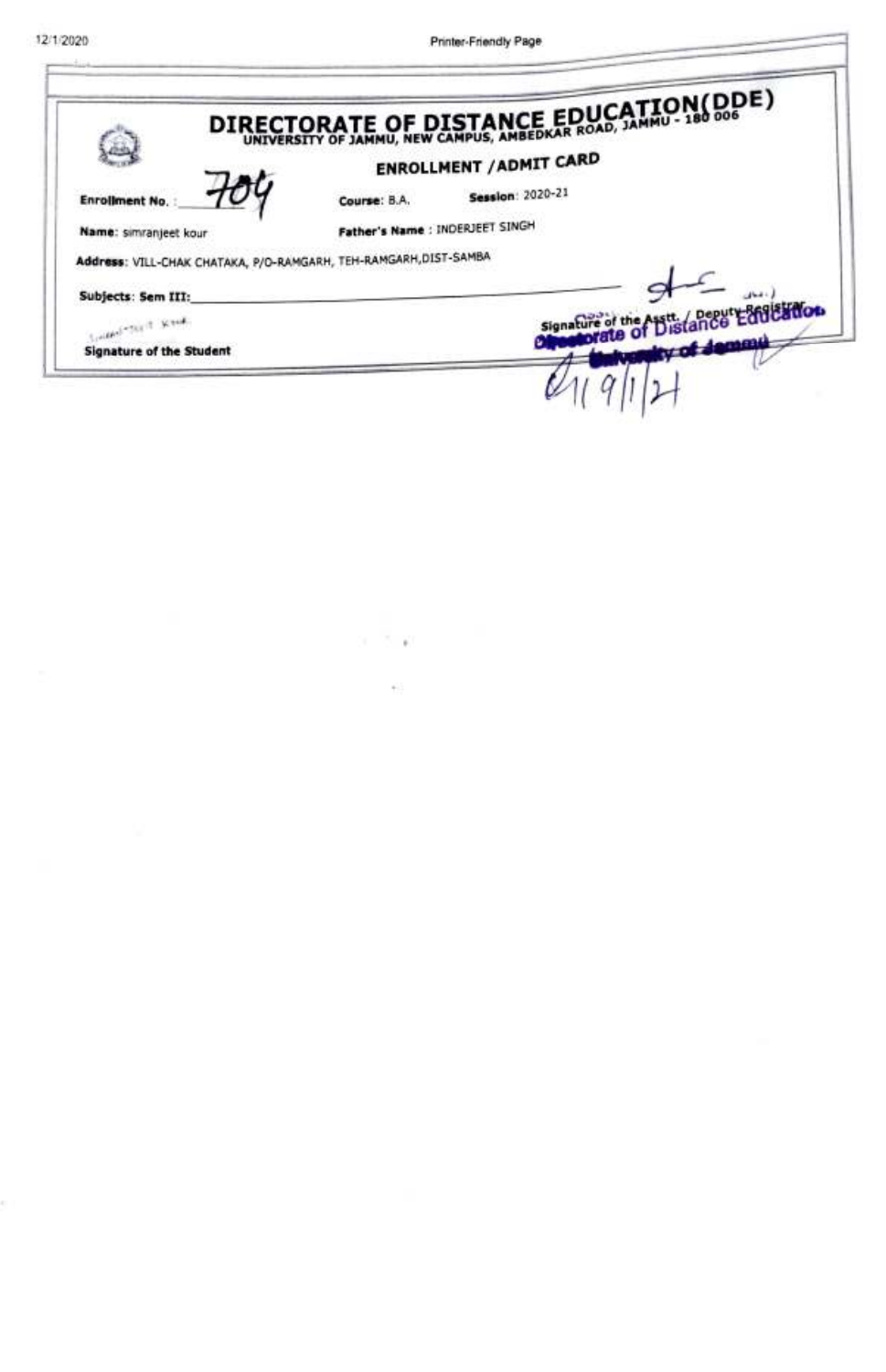|                                 |                             | DIRECTORATE OF DISTANCE EDUCATION(DDE) |
|---------------------------------|-----------------------------|----------------------------------------|
|                                 |                             | <b>ENROLLMENT / ADMIT CARD</b>         |
| <b>Enrollment No.</b>           | Course: B.A.                | <b>Session</b> 2020-21                 |
| <b>Name: ARCHO FATIMA SUGRA</b> | Father's Name : SYED HASHIM |                                        |
| Address: TALI MORH JAMMU        |                             |                                        |
| Subjects: Sem III:              |                             | tuar (Acad.,                           |
| E-exhibition.                   |                             |                                        |
| Signature of the Student        |                             | <b>CONSULTANTS OF BUILDING</b>         |

 $\sim$ 

û.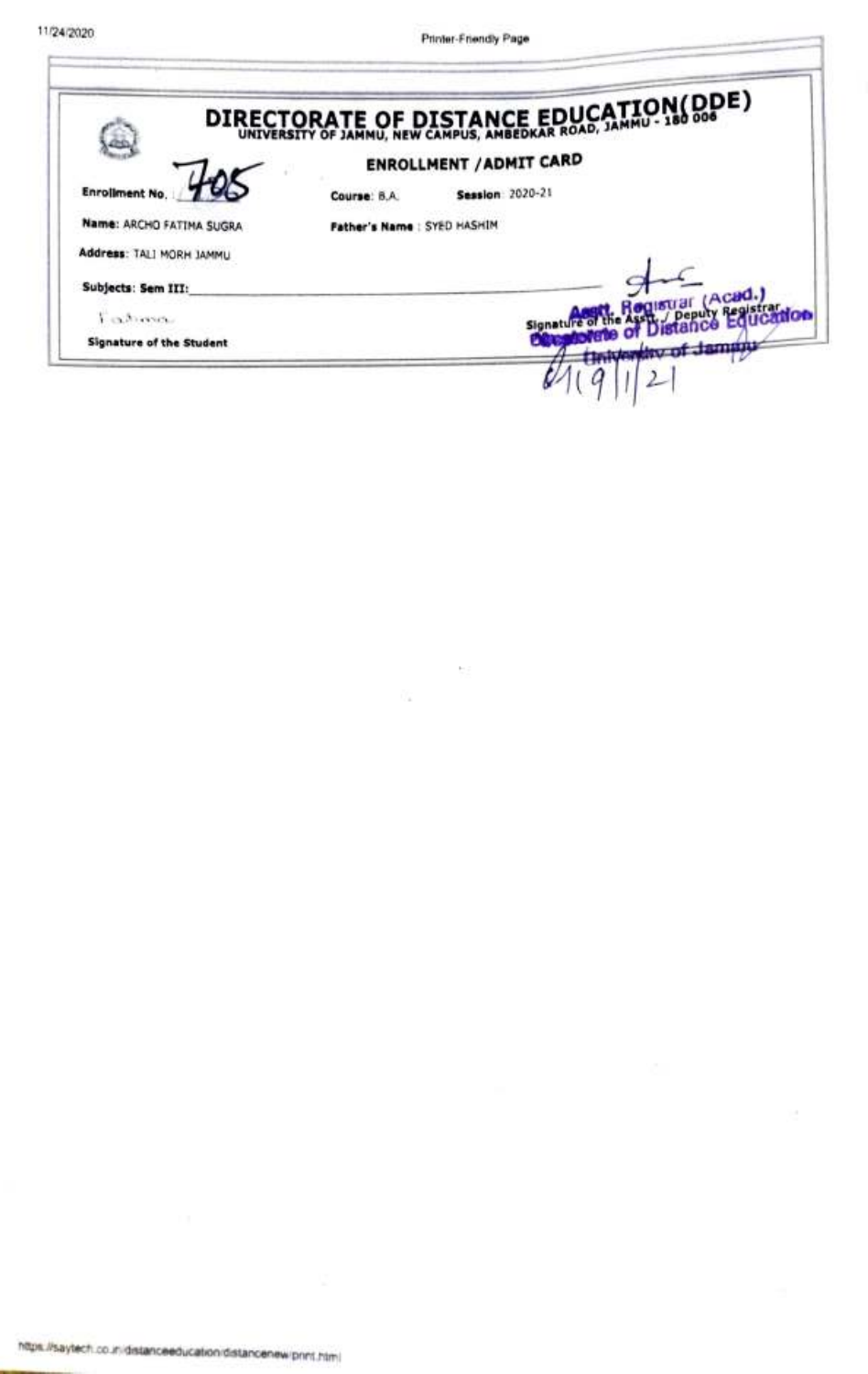12/6/2020

Printer-Friendly Page

|                                                                                                                                                                                                                                                                                                                                                                                                                                                                                                                                                                                                               | DIRECTORATE OF DISTANCE EDUCATION(DDE)   |
|---------------------------------------------------------------------------------------------------------------------------------------------------------------------------------------------------------------------------------------------------------------------------------------------------------------------------------------------------------------------------------------------------------------------------------------------------------------------------------------------------------------------------------------------------------------------------------------------------------------|------------------------------------------|
| Enrollment No.                                                                                                                                                                                                                                                                                                                                                                                                                                                                                                                                                                                                | <b>ENROLLMENT / ADMIT CARD</b>           |
| Name: UJJALLA CHANDA                                                                                                                                                                                                                                                                                                                                                                                                                                                                                                                                                                                          | Course: B.A.<br><b>Session 2020-21</b>   |
| Address: R/O CHOWADI SANIK COLONY                                                                                                                                                                                                                                                                                                                                                                                                                                                                                                                                                                             | Father's Name : JEET RAJ CHANDA          |
| Subjects: Sem III:                                                                                                                                                                                                                                                                                                                                                                                                                                                                                                                                                                                            |                                          |
| $\frac{1}{2\pi\hbar}\mathcal{F}(\mathbf{x},\mathbf{y})=\frac{1}{2\pi\hbar}\frac{1}{2\pi\hbar}\frac{\partial}{\partial\mathbf{x}}\frac{\partial}{\partial\mathbf{x}}\frac{\partial}{\partial\mathbf{x}}\frac{\partial}{\partial\mathbf{x}}\frac{\partial}{\partial\mathbf{x}}\frac{\partial}{\partial\mathbf{x}}\frac{\partial}{\partial\mathbf{x}}\frac{\partial}{\partial\mathbf{x}}\frac{\partial}{\partial\mathbf{x}}\frac{\partial}{\partial\mathbf{x}}\frac{\partial}{\partial\mathbf{x}}\frac{\partial}{\partial\mathbf{x}}\frac{\partial}{\partial\mathbf{x}}\frac{\partial}{\partial\mathbf{x}}\frac$ | Asstt. Registrar (Acad.)                 |
| Signature of the Student                                                                                                                                                                                                                                                                                                                                                                                                                                                                                                                                                                                      | Stenature of the A"Distances" Equication |
|                                                                                                                                                                                                                                                                                                                                                                                                                                                                                                                                                                                                               | <b>University of Jammu.</b>              |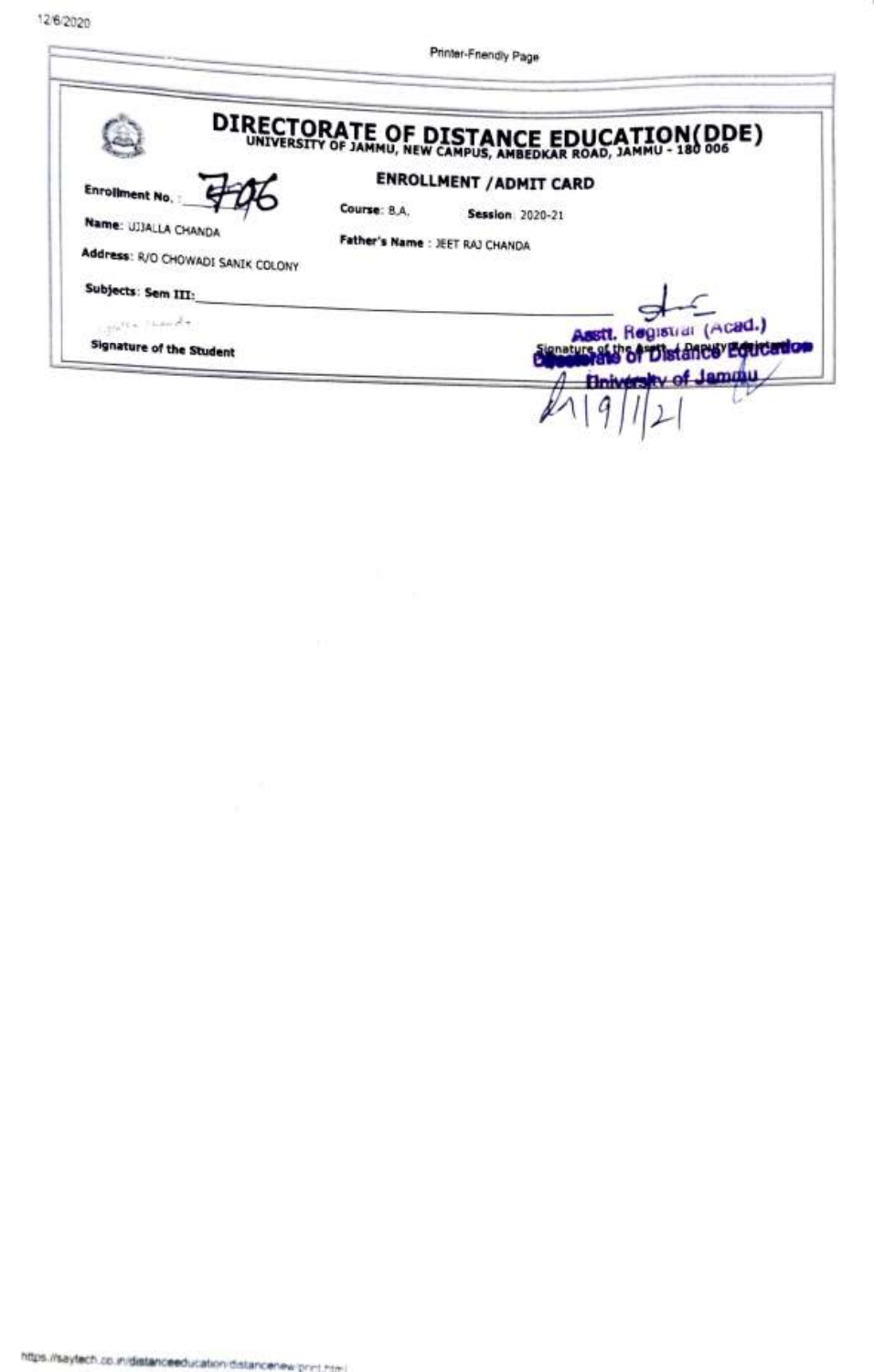|                                    | DIRECTORATE OF DISTANCE EDUCATION(DDE)                             |
|------------------------------------|--------------------------------------------------------------------|
|                                    | <b>ENROLLMENT / ADMIT CARD</b>                                     |
| <b>Enrollment No.</b>              | <b>Session</b> : 2020-21<br>Course: B.A.                           |
| Name: VHAEBAVSALI VASHISHT         | Father's Name : RAJESH SHARMA                                      |
| Address: H. NO 239 MAST GARH JAMMU |                                                                    |
| Subjects: Sem III:                 |                                                                    |
| Weaversal Windows                  | sstt. / Deputy Registrar<br><b>Distance Education</b><br>Signature |
| Signature of the Student           |                                                                    |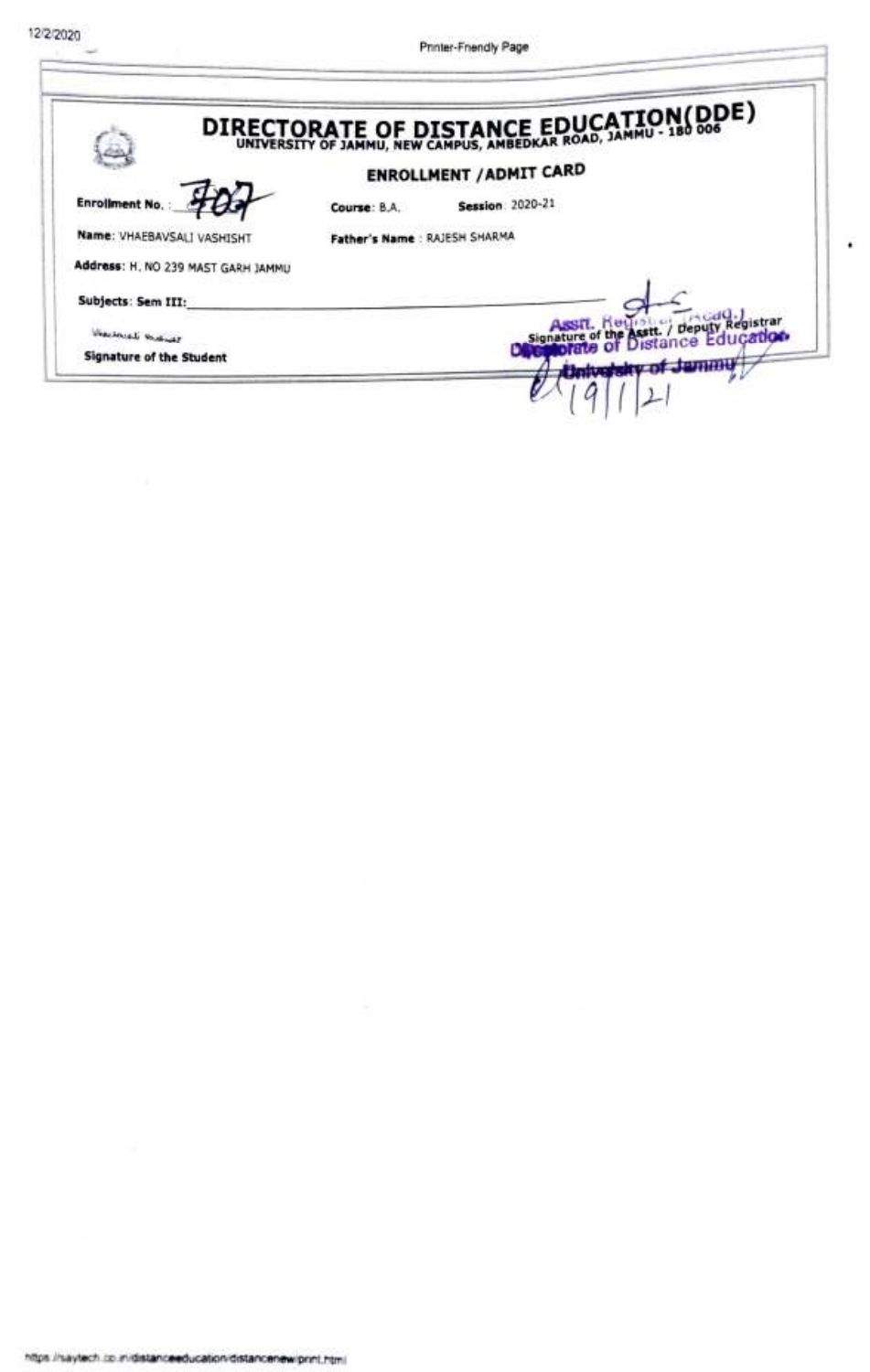policy Management

| <b>Riversee</b> |                                                                                                                      |
|-----------------|----------------------------------------------------------------------------------------------------------------------|
|                 |                                                                                                                      |
|                 |                                                                                                                      |
|                 |                                                                                                                      |
|                 |                                                                                                                      |
|                 | DIRECTORATE OF PASTANCE ERUCATION(RPE)<br><b>ENROLLMENT / ADMIT CARD</b><br><b>Reselect Joyce 21</b><br><b>Lammu</b> |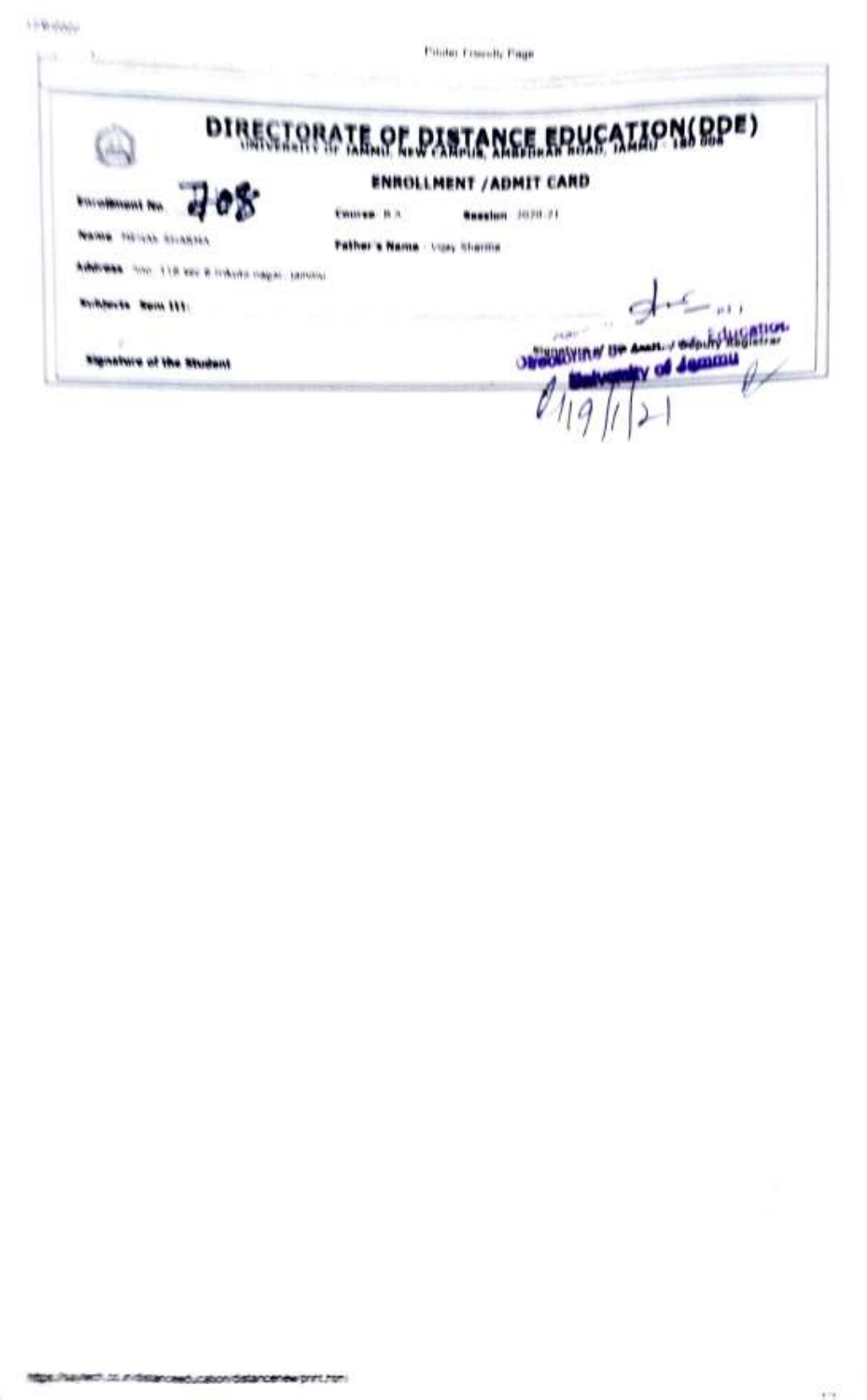|                          | DIRECTORATE OF DISTANCE EDUCATION(DDE)  |
|--------------------------|-----------------------------------------|
|                          | <b>ENROLLMENT / ADMIT CARD</b>          |
| Enrollment No.           | Course: B.A.<br><b>Session: 2020-21</b> |
| Name: POONAM CHOUDHARY   | Father's Name: BAJ KUMAR                |
| Address: VPO SAI KALAN   |                                         |
| Subjects: Sem III:       |                                         |
| way Christina            | <b>MOREHATION GOLD STORE</b><br>A       |
| Signature of the Student | Belyessity of Jemmu                     |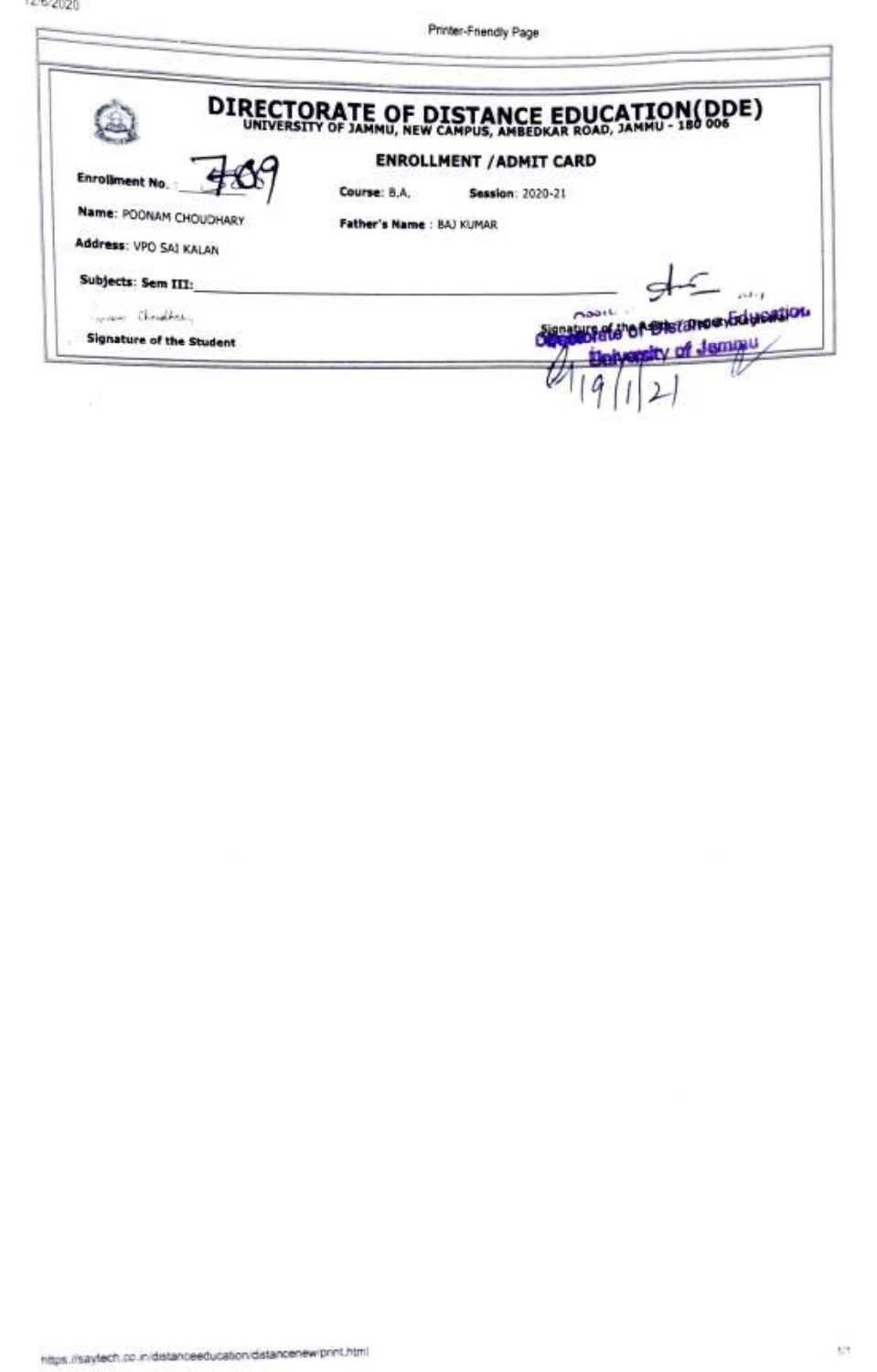|                           | DIRECTORATE OF DISTANCE EDUCATION(DDE) |  |
|---------------------------|----------------------------------------|--|
|                           | <b>ENROLLMENT / ADMIT CARD</b>         |  |
| Enrollment No.            | Course: B.A.<br><b>Session 2020-21</b> |  |
| Name: BARSHA DEVI         | Father's Name: SHAM LAL                |  |
| Address: R/O GURHA SINGHU |                                        |  |
| Subjects: Sem III:        |                                        |  |
| Bartha Devi               | Assn. (1945) Stance Education          |  |
| Signature of the Student  | the bands of Jamming Highland          |  |
|                           |                                        |  |

 $\chi^{-10}$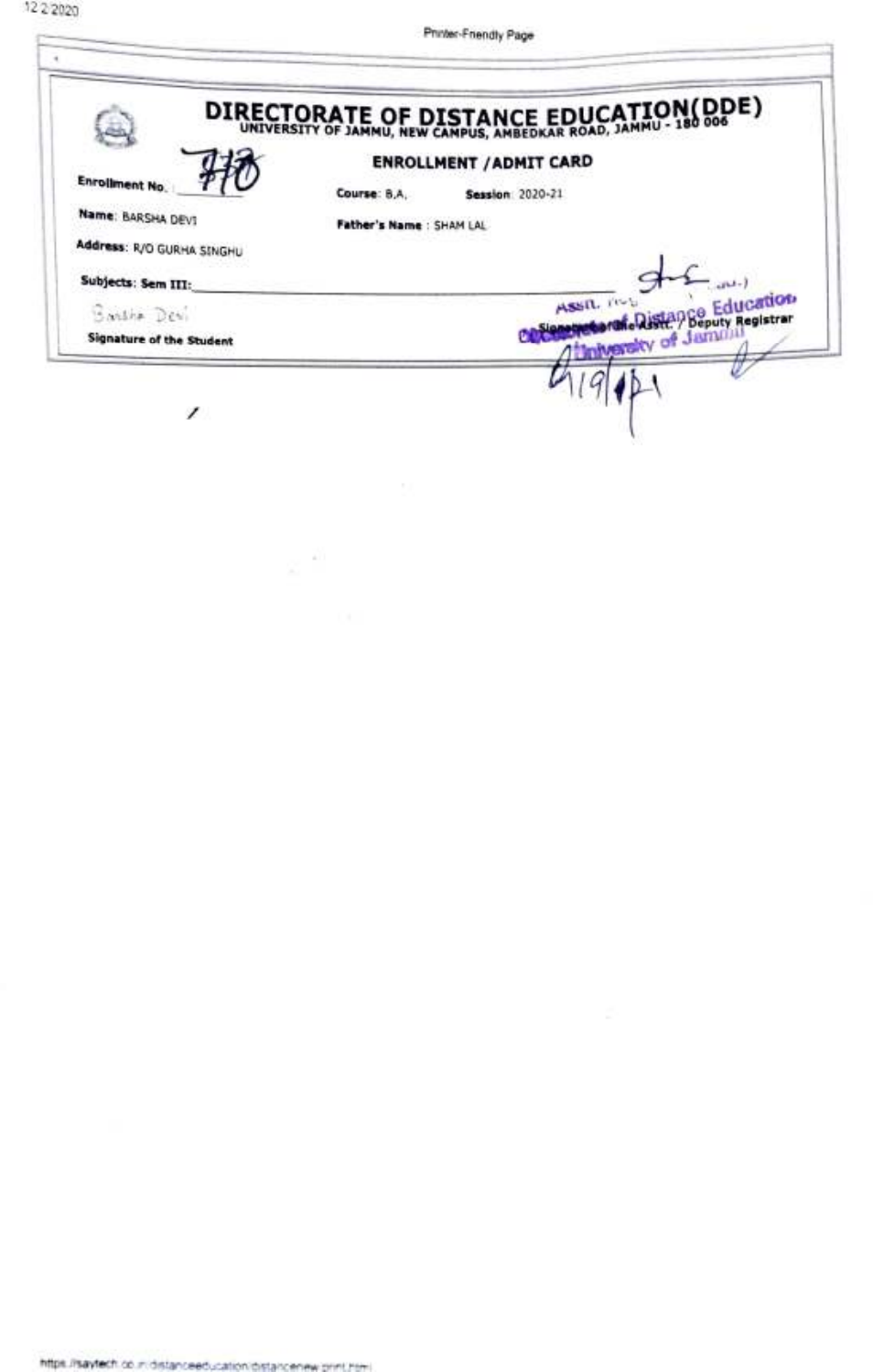Philac-Friendly Page

|                                 | DIRECTORATE OF DISTANCE EDUCATION(DDE) |
|---------------------------------|----------------------------------------|
|                                 | <b>ENROLLMENT / ADMIT CARD</b>         |
| <b>Enrollment No.</b>           | Seasion 3020-21<br>Course: R.A.        |
| Name: VARSHA DEVI               | Nor's Name : HEM RAI KAITH             |
| <b>Address: CHATAN GUITARAN</b> |                                        |
| Subjects Sem III:               |                                        |
| Visite Leve                     | Deputy Registr.                        |
| Signature of the Student        | of Acquisit                            |

 $(520)$ 

Police of the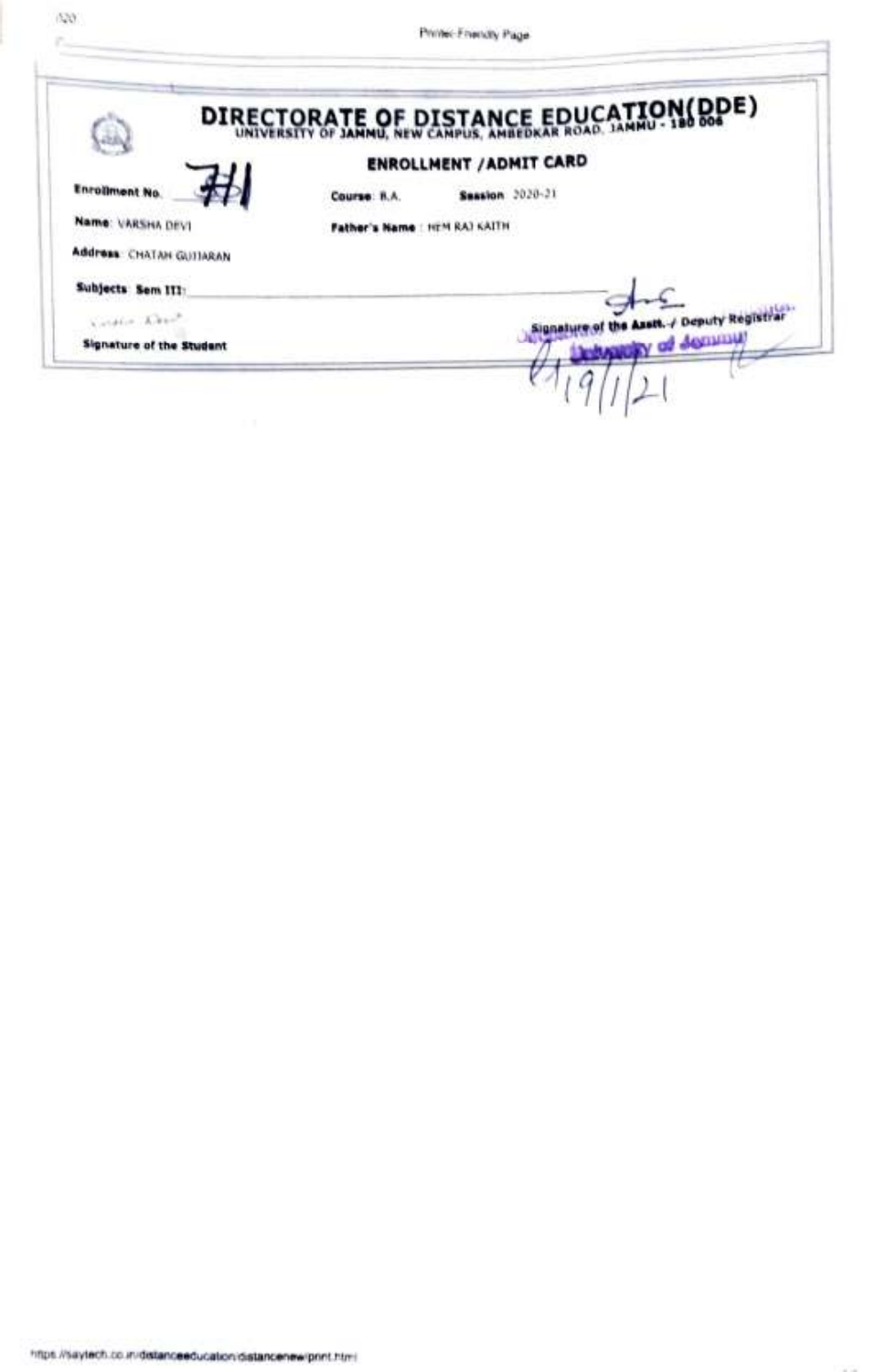|                                        |              | DIRECTORATE OF DISTANCE EDUCATION(DDE) |                   |
|----------------------------------------|--------------|----------------------------------------|-------------------|
|                                        |              | <b>ENROLLMENT / ADMIT CARD</b>         |                   |
| <b>Enrollment No.:</b>                 | Course: B.A. | <b>Session: 2020-21</b>                |                   |
| Name: MINSHA AKHTER                    |              | Father's Name: AKHTER HUSSAIN GILKAR   |                   |
| Address: VPO ATHWAJAN BY PASS SRINAGAR |              |                                        |                   |
| Subjects: Sem III:                     |              |                                        |                   |
|                                        |              |                                        | satted Benoty Rob |
| Signature of the Student               |              |                                        |                   |
|                                        |              |                                        |                   |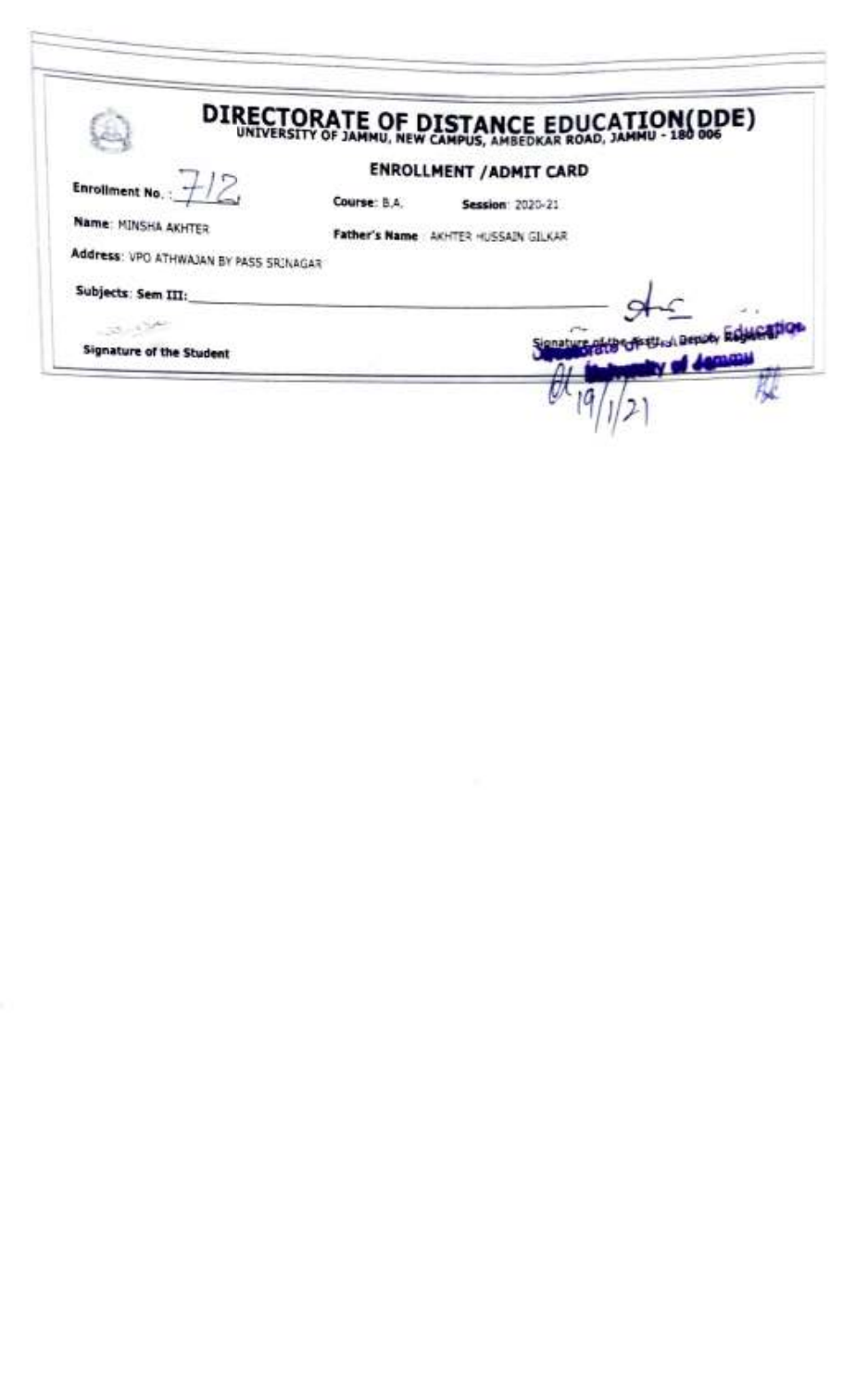Phone

 $\frac{1}{2} \left( \frac{1}{2} \right) + \frac{1}{2} \left( \frac{1}{2} \right) + \frac{1}{2} \left( \frac{1}{2} \right) + \frac{1}{2} \left( \frac{1}{2} \right) + \frac{1}{2} \left( \frac{1}{2} \right) + \frac{1}{2} \left( \frac{1}{2} \right) + \frac{1}{2} \left( \frac{1}{2} \right) + \frac{1}{2} \left( \frac{1}{2} \right) + \frac{1}{2} \left( \frac{1}{2} \right) + \frac{1}{2} \left( \frac{1}{2} \right) + \frac{1}{2} \left($ 

|                                  | DIRECTORATE OF DISTANCE EDUCATION(DDE) |
|----------------------------------|----------------------------------------|
|                                  | <b>ENROLLMENT / ADMIT CARD</b>         |
| <b>Enrollment No.</b>            | Course: N.A.<br>Session 7020-71        |
| Name: REKHA KOUR                 | Father's Name : KARNAIL SINGH          |
| Address: EXTN 4 SANJAY NAGAR JAM |                                        |
| Subjects: Sem III:               |                                        |
| UNIVERSITY OF                    | ney Educated on                        |
| <b>Signature of the Student</b>  | piversity of Jammu                     |
|                                  |                                        |

 $\sim$   $\sim$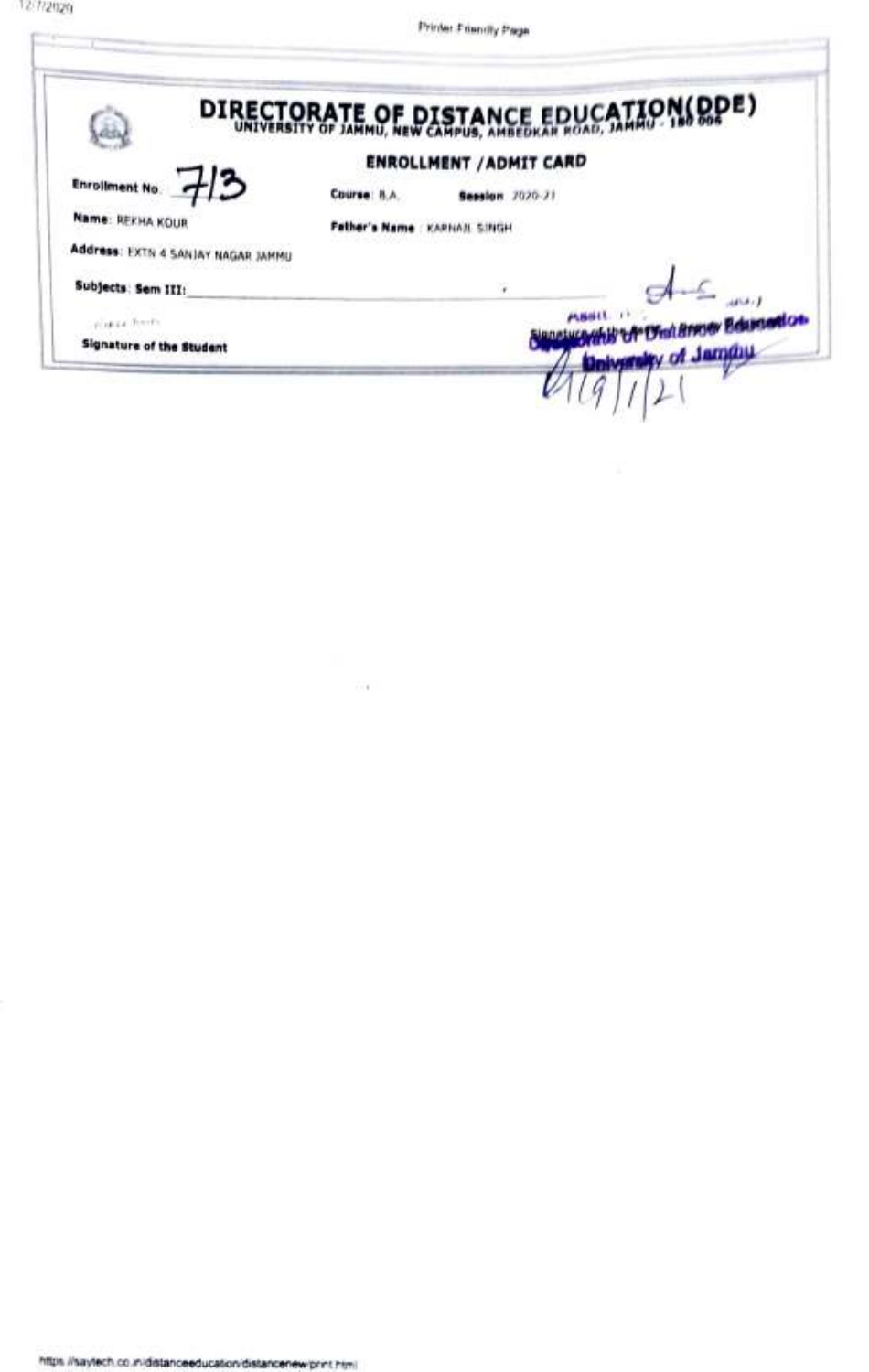É

|                                               | DIRECTORATE OF DISTANCE EDUCATION(DDE)  |
|-----------------------------------------------|-----------------------------------------|
|                                               | <b>ENROLLMENT / ADMIT CARD</b>          |
| Enrollment No.                                | <b>Session: 2020-21</b><br>Course: B.A. |
| Name: KULVINDER KOUR                          | Father's Name : GURDUTT SINGH           |
| Address: H.NO 400 JEEVAN NAGAR DIAGIANA JAMMU |                                         |
| Subjects: Sem III:                            | Assit. Registrar (Acad.)                |
|                                               |                                         |
| <b>Signature of the Student</b>               | biversity of Jangua                     |

्र

33.0

 $\overrightarrow{r}$ 

-9

¥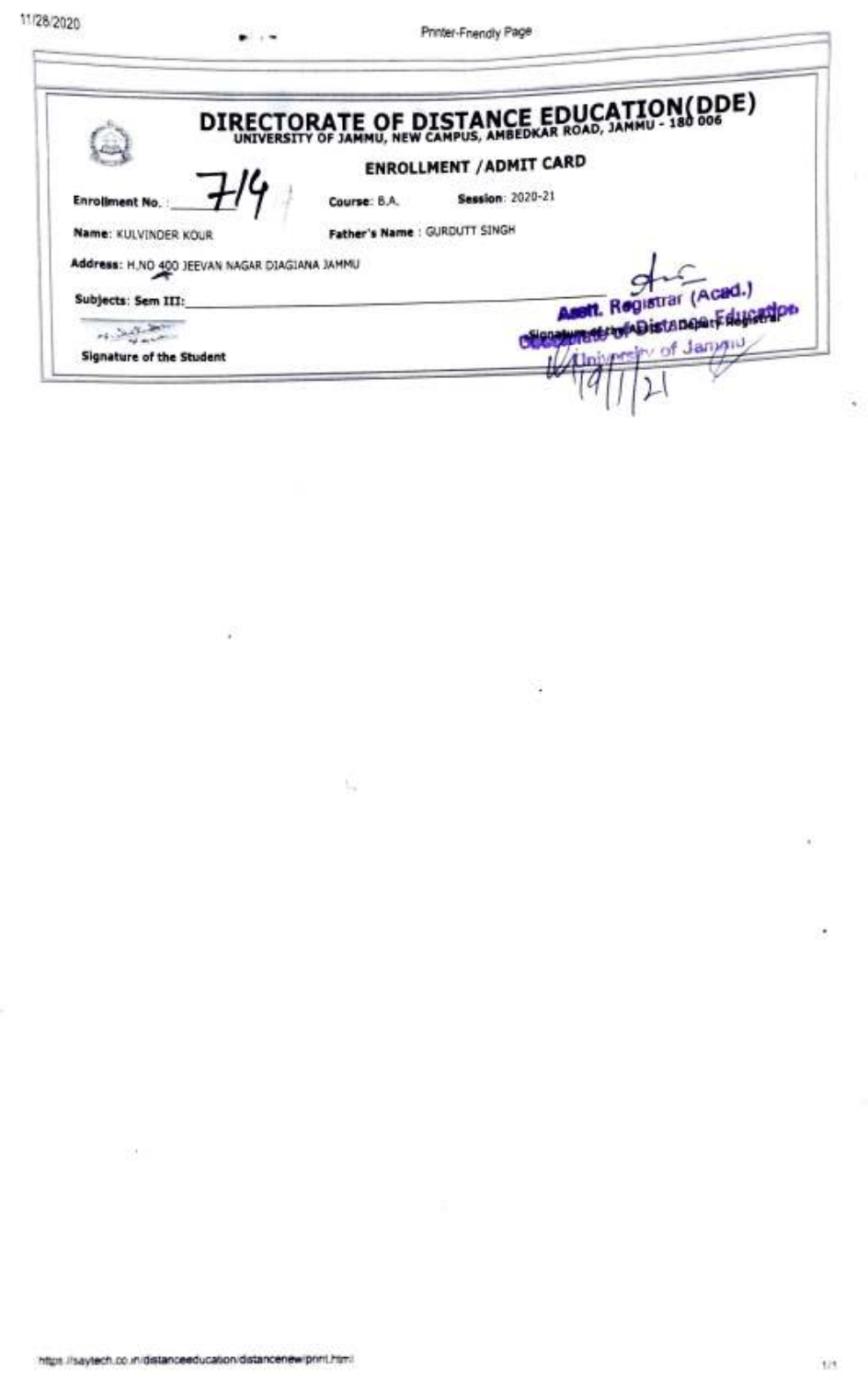|                                 |                                 |                                | DIRECTORATE OF DISTANCE EDUCATION(DDE)            |
|---------------------------------|---------------------------------|--------------------------------|---------------------------------------------------|
|                                 |                                 |                                |                                                   |
|                                 |                                 | <b>ENROLLMENT / ADMIT CARD</b> |                                                   |
| <b>Enrollment No</b>            | Course: 8.A.                    | <b>Session</b> 2020-21         |                                                   |
| Name: HAHIMA SANSON             | Father's Name: TILAK RAJ SHARMA |                                |                                                   |
| Address MARH JAMMU              |                                 |                                |                                                   |
|                                 |                                 |                                | <b>ABSIT: NULL</b><br><b>f Distance Education</b> |
| Subjects: Sem III:              |                                 |                                |                                                   |
| <b>Wallen and Commercial</b>    |                                 |                                |                                                   |
| <b>Signature of the Student</b> |                                 |                                |                                                   |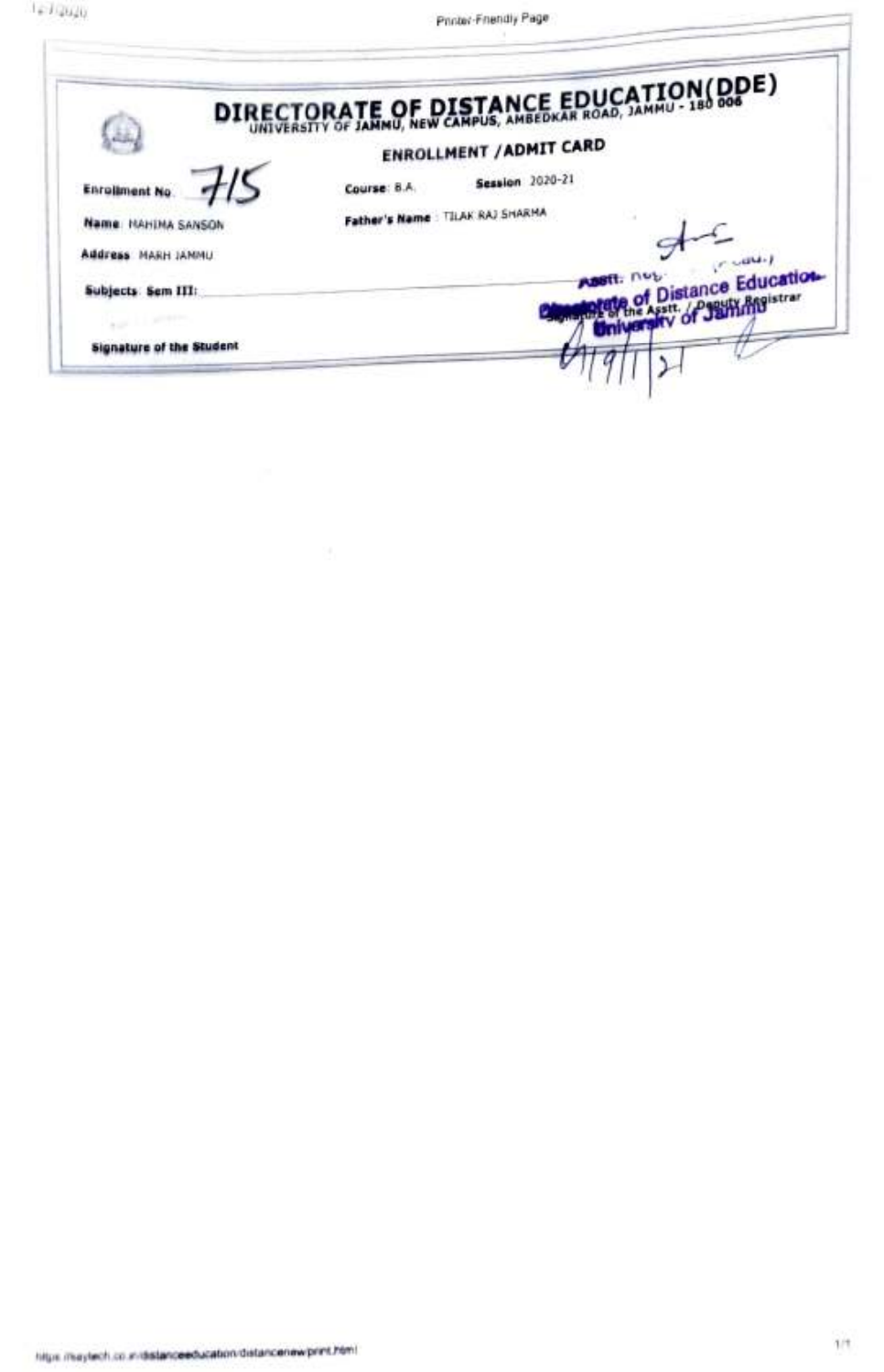

Ï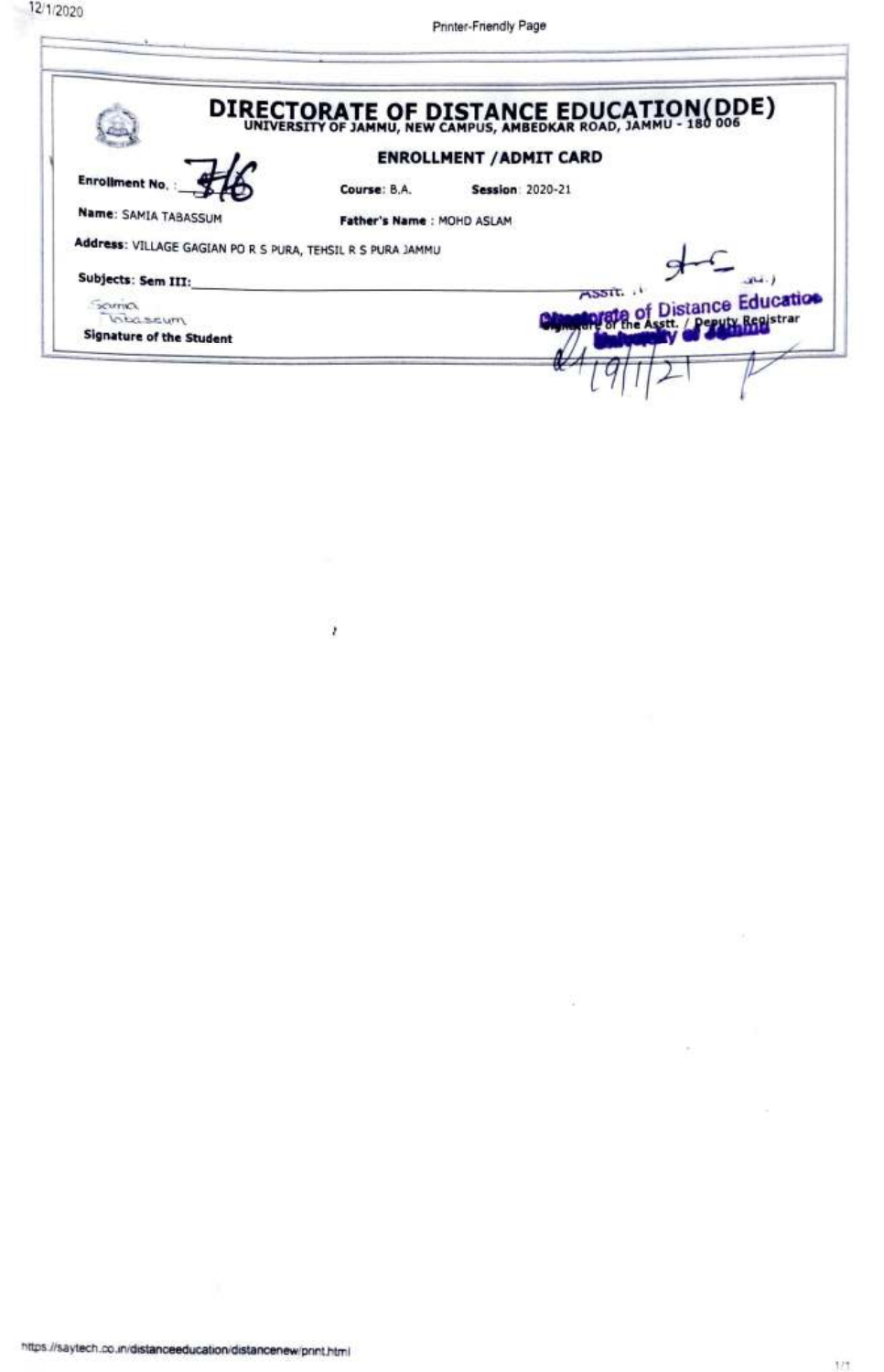|                                                      | DIRECTORATE OF DISTANCE EDUCATION(DDE)  |
|------------------------------------------------------|-----------------------------------------|
|                                                      | <b>ENROLLMENT / ADMIT CARD</b>          |
| <b>Enrollment No.</b>                                | <b>Session: 2020-21</b><br>Course: 8.A. |
| Name: RADHA DEVI                                     | Father's Name : KARPAL SINGH            |
| Address: VILLAGE RAIPUR KATHLAI POST CFFICE PANGDOUR |                                         |
| Subjects: Sem III:                                   | <b>INDUCT</b><br>ASSIL NOL              |
| ladha Tes                                            | yer. Distant                            |
| <b>Signature of the Student</b>                      | University of Jammu                     |

 $\frac{2}{D}$ 

 $\mathcal{L}_{\mathcal{L}}$ 

2

¥,

 $\overline{1}$  ).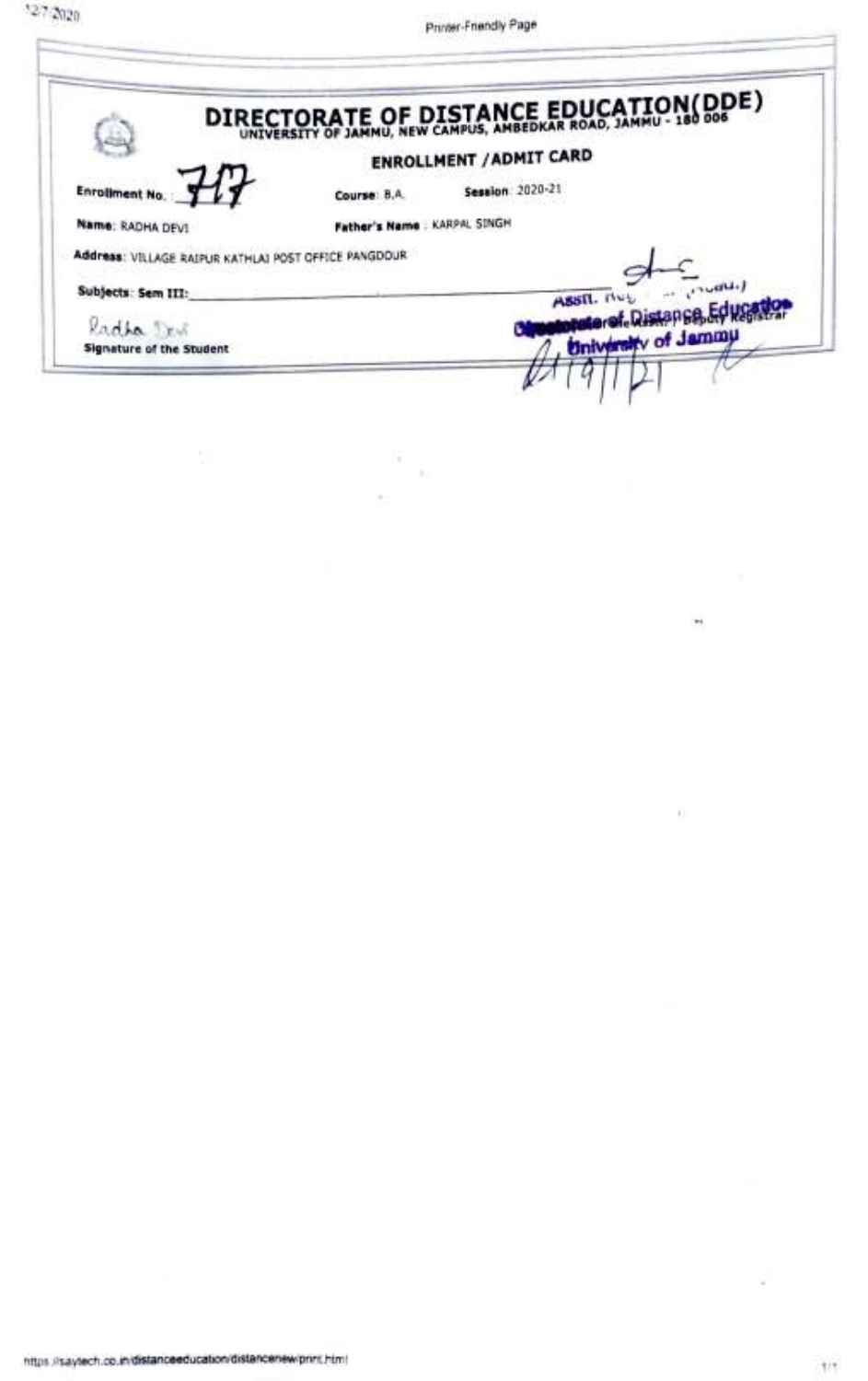|                                                  |             |                                  | DIRECTORATE OF DISTANCE EDUCATION(DDE) |
|--------------------------------------------------|-------------|----------------------------------|----------------------------------------|
|                                                  |             | <b>ENROLLMENT / ADMIT CARD</b>   |                                        |
| <b>Enrolment</b>                                 | Course B.A. | Session 2020-21                  |                                        |
| Name: KOMAL JARAL                                |             | Father's Name: PAWAN SINGH JARAL |                                        |
| Address: VILLAGE CHAK JARALAN POST OFFICE KANHAL |             |                                  |                                        |
| Subjects: Sem III:                               |             |                                  |                                        |
| <b>Simula</b>                                    |             |                                  | <b>ASSIL.</b> 11-                      |
| Signature of the Student                         |             |                                  |                                        |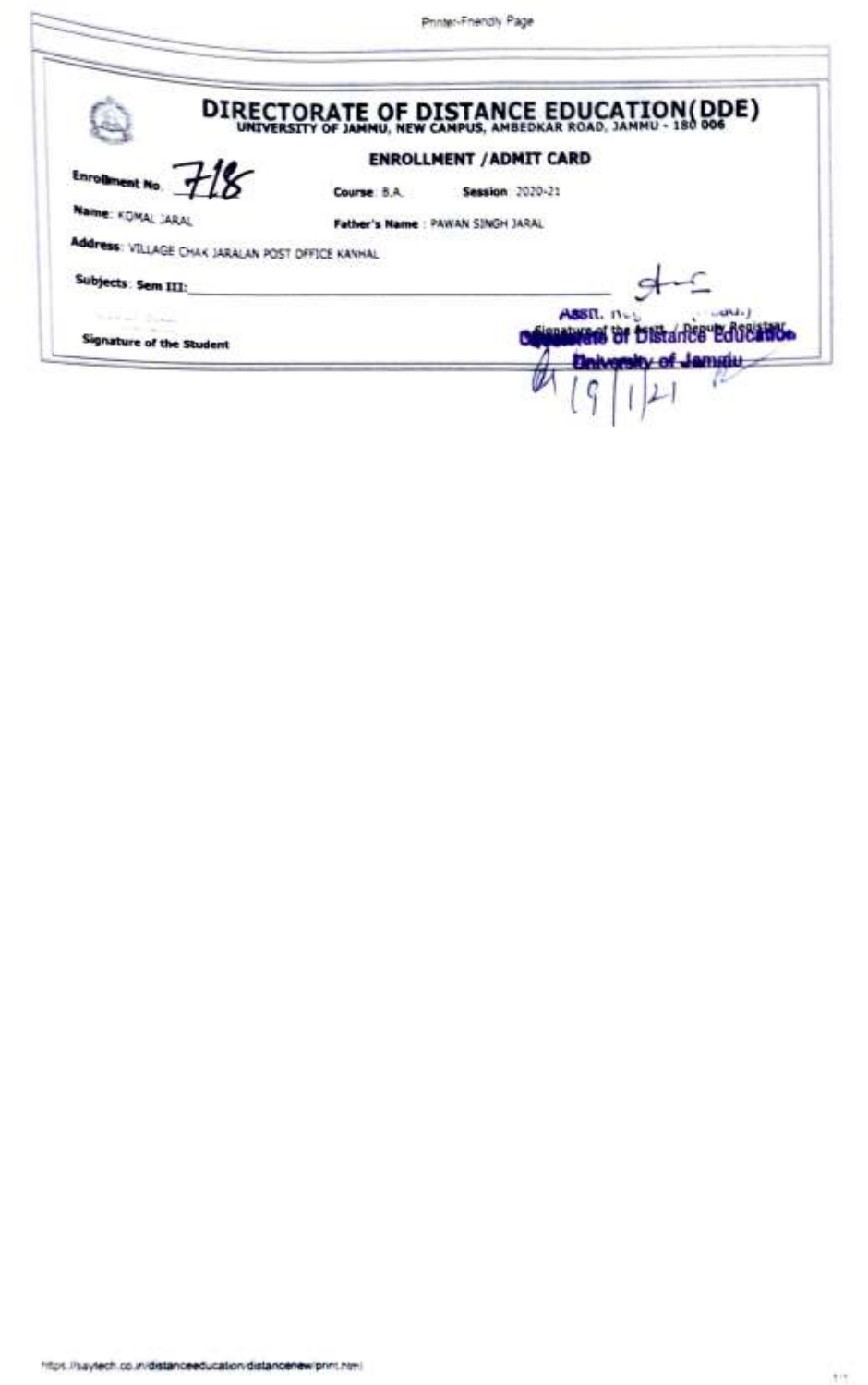|                                                               |             | Pointer Foundly Page                   |
|---------------------------------------------------------------|-------------|----------------------------------------|
|                                                               |             | DIRECTORATE OF DISTANCE FRUCATION(DDE) |
|                                                               |             | <b>ENROLLMENT / ADMIT CARD</b>         |
| <b>Enrollment No.</b>                                         | Course R.A. | Seasion 1020-21                        |
| Name: PALLAVEDEVI                                             | dhar's Name | <b>BHAG SINGH</b>                      |
| Address: R/O KATHAR MANWAL PIO KATHAR TEH DANSAL DISTT JAMHLI |             |                                        |
| Subjects Sem III:                                             |             |                                        |
| inn't faire in                                                |             | ASSIL DIL<br>storate of Distoracion of |
| <b>Signature of the Student</b>                               |             | <b>University of Jammu</b>             |
|                                                               |             |                                        |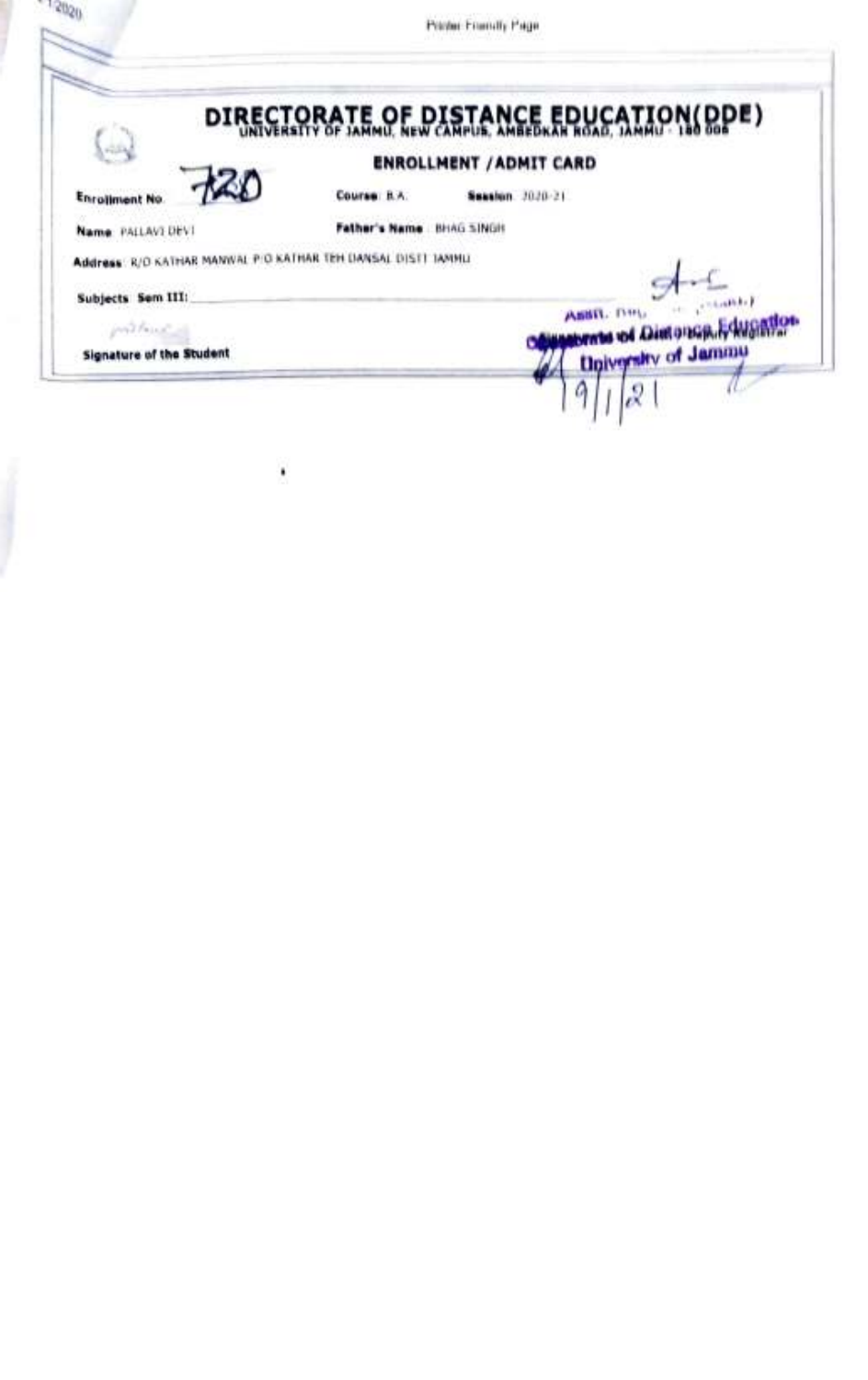¥

t

|                                                 |                            | DIRECTORATE OF DISTANCE EDUCATION(DDE)                   |
|-------------------------------------------------|----------------------------|----------------------------------------------------------|
|                                                 |                            | <b>ENROLLMENT / ADMIT CARD</b>                           |
| <b>Enrollment No.</b>                           | Course: B.A.               | <b>Session: 2020-21</b>                                  |
| Name: AYUSHI MAHAJAN                            | Father's Name : ANIL GUPTA |                                                          |
| Address: OPP. H.NO 188 EXT 4 SANJAY NAGAR JAMMU |                            |                                                          |
| Subjects: Sem III:                              |                            |                                                          |
| Loyal Avenue of                                 |                            | $\mathbb{R}^{n \times 1}$<br>ASSIL NUL                   |
| Signature of the Student                        |                            | rete of Distance Education<br><b>University of Jammu</b> |
|                                                 |                            |                                                          |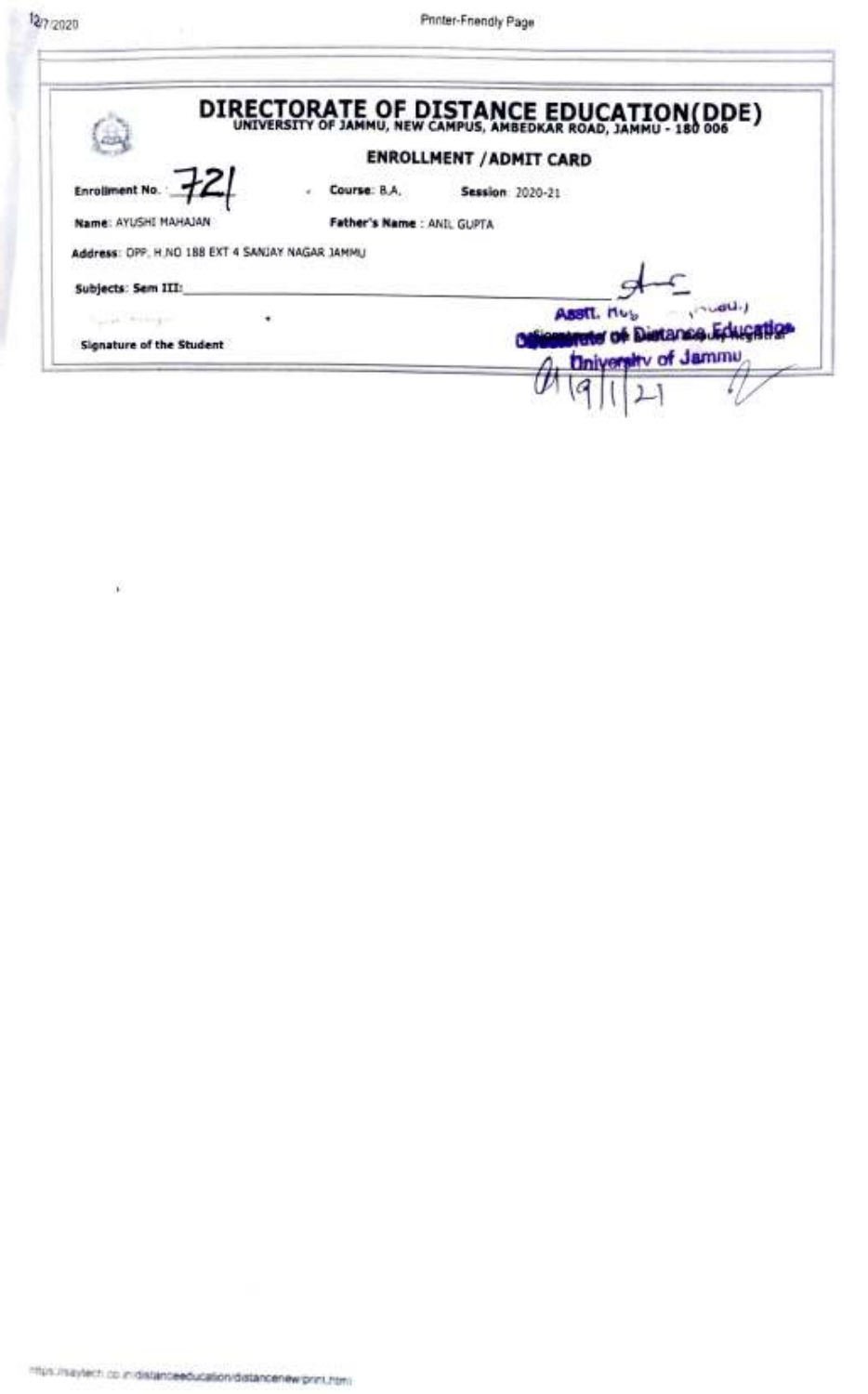|                                                              |              | DIRECTORATE OF DISTANCE EDUCATION(DDE) |
|--------------------------------------------------------------|--------------|----------------------------------------|
|                                                              |              | <b>ENROLLMENT / ADMIT CARD</b>         |
| <b>Enrollment No.</b>                                        | Course: B.A. | <b>Session 2020-21</b>                 |
| Name: ARSHDEEP KOUR                                          |              | Father's Name : GURCHARAN SINGH        |
| Address: QTR NO.313/D PCDA COLONY NARWAL PAIN SATWARI JAMMU. |              |                                        |
| Subjects: Sem III:                                           |              |                                        |
|                                                              |              | tate of Distance Education             |
| Signature of the Student                                     |              |                                        |
|                                                              |              |                                        |

 $\label{eq:1.1} \begin{array}{cc} \alpha & \alpha & \alpha \\ \alpha & \beta & \beta \end{array}$ 

The State of the

 $\sim 100$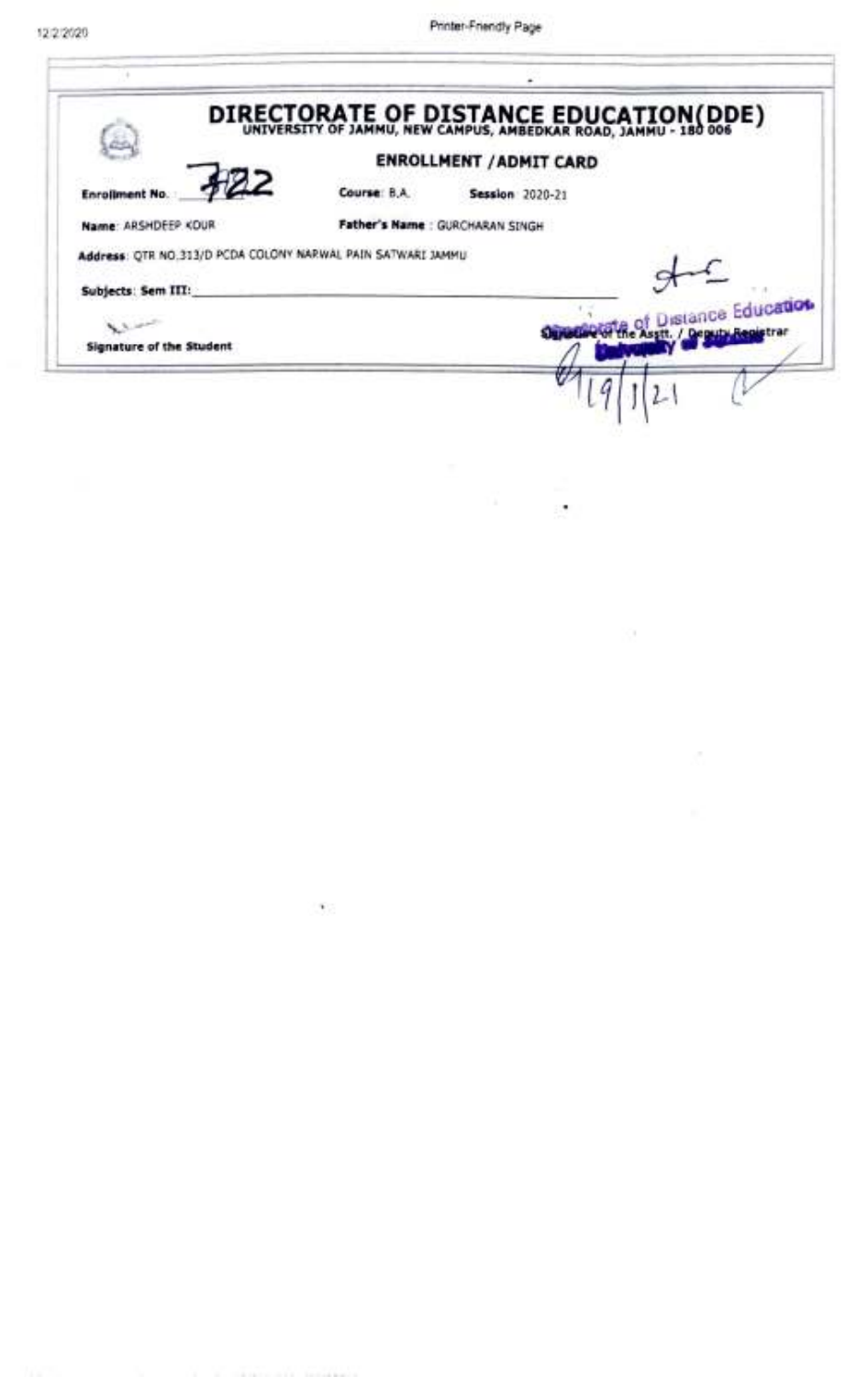|                                      |                          | DIRECTORATE OF DISTANCE EDUCATION(DDE) |  |
|--------------------------------------|--------------------------|----------------------------------------|--|
|                                      |                          | <b>ENROLLMENT / ADMIT CARD</b>         |  |
|                                      | Course 8.A.              | Session 2020-21                        |  |
| Name NEHA WOTTO                      | Father's Name BACHAN LAL |                                        |  |
| Address VILLAGE-SIDHAR PIO SATRAYIAN |                          |                                        |  |
| Subjects Sem III:                    |                          |                                        |  |
|                                      |                          | <b>ABSIT.</b> Hoyiouus Incar           |  |
| Signature of the Student             |                          | ale of Distance Education              |  |
|                                      |                          | <b>University of Jammu:</b>            |  |

ä

 $\bullet$ 

79

 $\sim$ 

 $\geq 40$